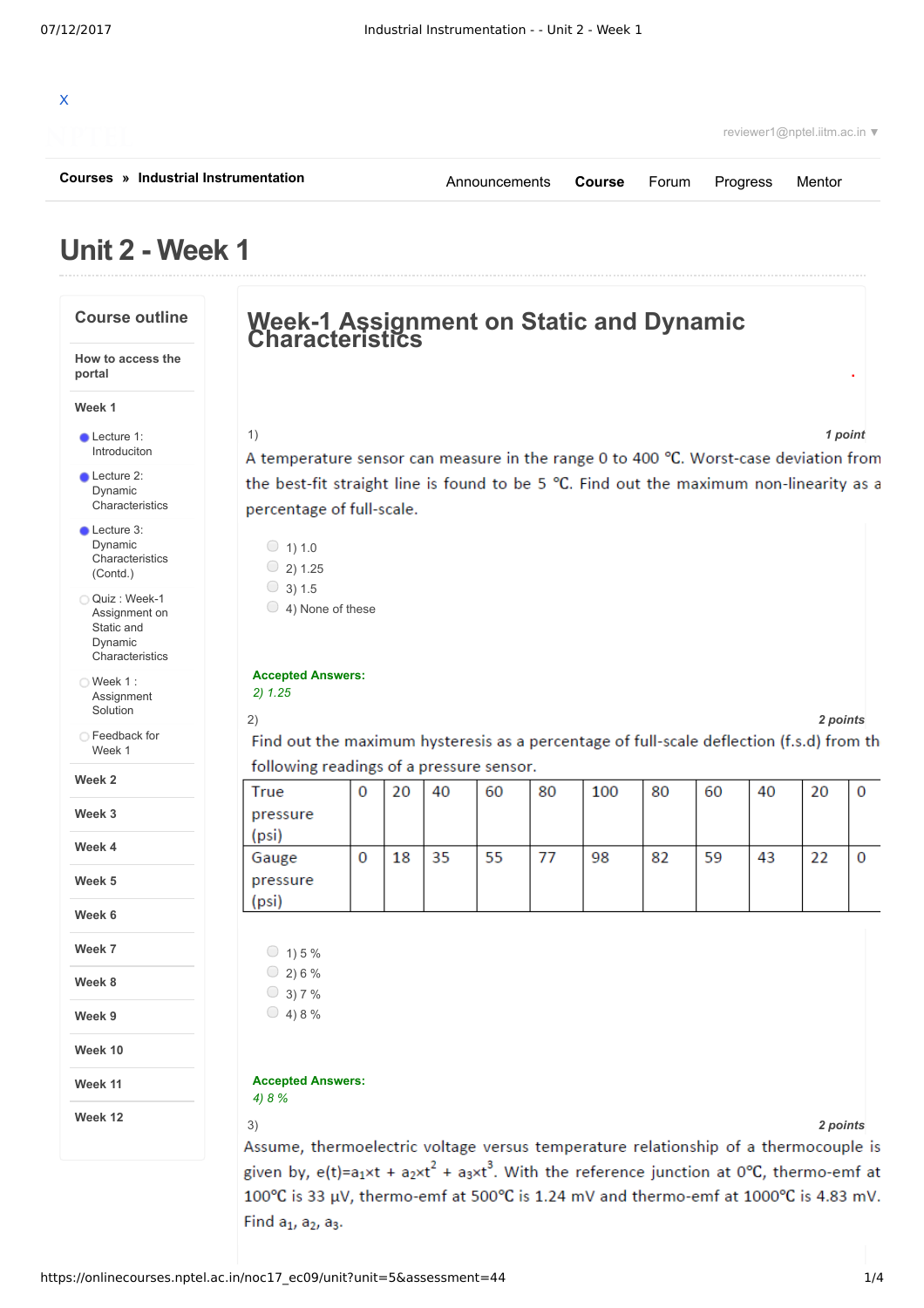07/12/2017 Industrial Instrumentation - - Unit 2 - Week 1

\n- ① 1) 
$$
a_1 = -0.245 \, \mu\text{V} / \text{°C}
$$
;  $a_2 = +0.005825 \, \mu\text{V} / \text{°C}$ ;  $a_3 = -7.5 \times 10^{-7} \, \mu\text{V} / \text{°C}$
\n- ② 2)  $a_1 = 0.245 \, \mu\text{V} / \text{°C}$ ;  $a_2 = 0.005825 \, \mu\text{V} / \text{°C}$ ;  $a_3 = -7.5 \times 10^{-7} \, \mu\text{V} / \text{°C}$
\n- ③  $a_3 a_1 = 0.245 \, \mu\text{V} / \text{°C}$ ;  $a_2 = +0.005825 \, \mu\text{V} / \text{°C}$ ;  $a_3 = 7.5 \times 10^{-7} \, \mu\text{V} / \text{°C}$
\n- ④  $a_3 a_1 = -0.245 \, \mu\text{V} / \text{°C}$ ;  $a_2 = -0.005825 \, \mu\text{V} / \text{°C}$ ;  $a_3 = -7.5 \times 10^{-7} \, \mu\text{V} / \text{°C}$
\n

## **Accepted Answers:**

1)  $a_1 = -0.245 \mu V$ /°C;  $a_2 = +0.005825 \mu V$ /°C;  $a_3 = -7.5 \times 10^{-7} \mu V$ /°C

4) *2 points*

A sensor has an input – output relationship as  $y = 4x^2$ . Find its maximum static sensitivity in the range 0≤x≤100.

 $\bigcirc$  1) 400 unit  $\bigcirc$  2) 600 unit 3) 800 unit 4) None of these

**Accepted Answers:** *3) 800 unit*

5) *2 points*

Calculate the percentage error in measurement of I, when I is measured by inserting an ammeter of internal resistance  $R_m = 1 \Omega$  suitably.



A first order instrument measures sinusoidal signals with frequency content up to 200 Hz with a dynamic error of 2 %. What is the allowable time-constant?

- $\bigcirc$  1) 0.162 second
- $\circ$  2) 0.162 millisecond
- $\bigcirc$  3) 1.62 millisecond
- $\bigcirc$  4) 16.2 millisecond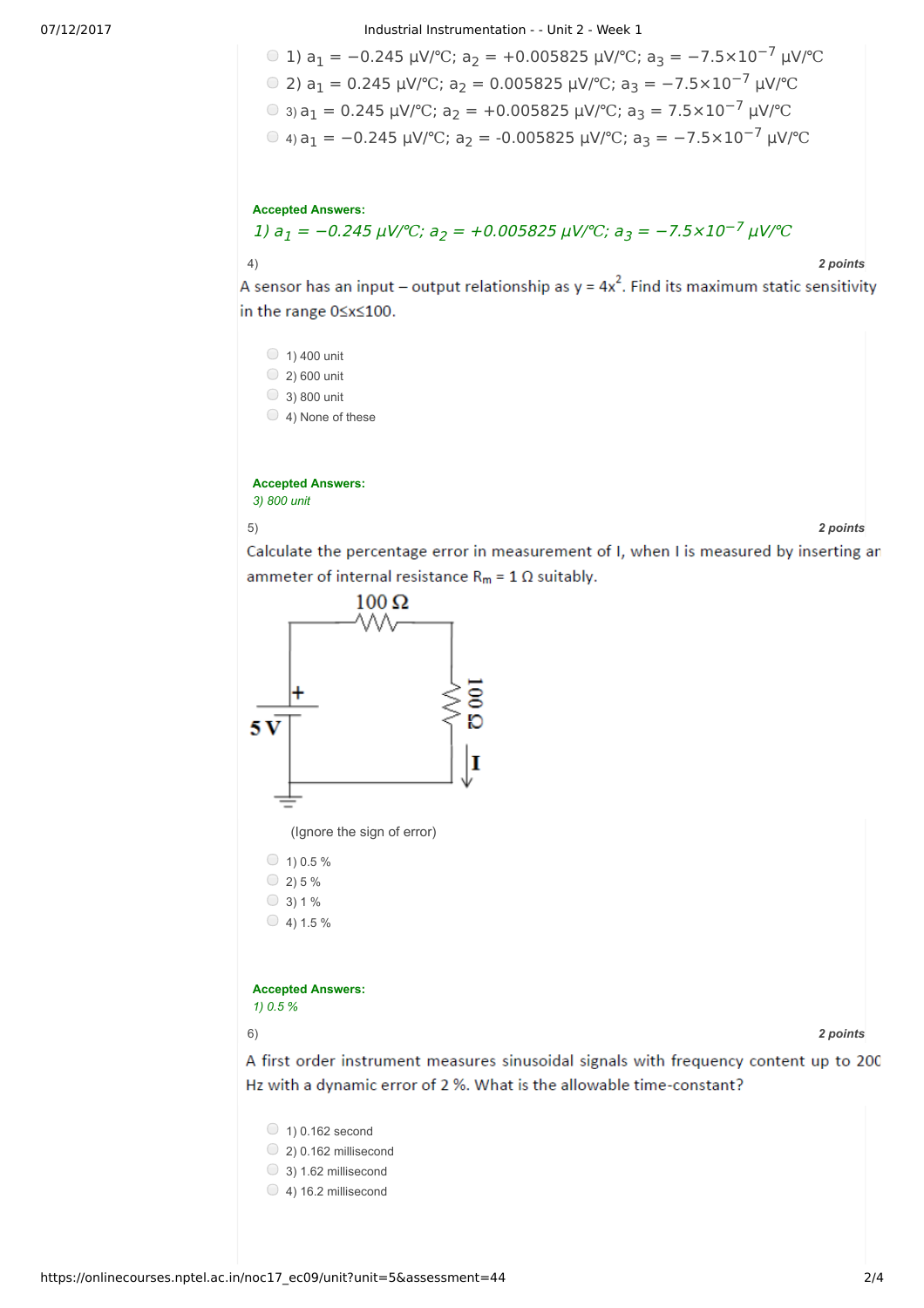07/12/2017 **Industrial Instrumentation - - Unit 2 - Week 1** 

**Accepted Answers:** *2) 0.162 millisecond*

7) *2 points*

A first order temperature furnace is heating at the rate of 50°C/min. The time-constant of the system is 15 second. Find out,

 $(i)$ Steady-state error in the system.

 $(ii)$ Steady-state time lag of the system.

(Ignore the sign of error)

 $\circ$  1) (i) 12.5 °C; (ii) 0 2) (i) 12.5 ℃; (ii) 15 second 3) (i) 7.5 ℃; (ii) 15 second 4) (i) 7.5 ℃; (ii) 0

## **Accepted Answers:** *2) (i)* 12.5 ℃; (ii) 15 second

8) *2 points*

A first-order pressure sensor is suddenly subjected to 10 Pascal pressure. The sensor shows 6 Pascal after 2 second. Calculate the error after 3 second in sensor reading.

(Ignore the sign of error)

 $\circ$  1) 25.3 %  $\circ$  2) 23.5 %  $\circ$  3) 26.5 %  $\bigcirc$  4) 21.3 %

**Accepted Answers:** *1) 25.3 %*

9) *1 point*

A first-order system is subjected to a unit step-change in input. The time-constant of the instrument is 1 second. Find out the time-instant when error is maximum.

- $\bigcirc$  1) Insufficient data
- $\bigcirc$  2) at 1 second
- $\bigcirc$  3) at 0.707 second
- $\bigcirc$  4) None of these

**Accepted Answers:** *4) None of these*

10) *1 point*

A sinusoidal signal is measured with a first-order instrument having time-constant of 5 ms. Find, the highest frequency of input signal that can be measured, if maximum tolerable dynamic error is ±2%.

 $()$  1) 40.6 Hz  $\circ$  2) 6.46 Hz  $\circ$  3) 10.64 Hz  $($  4) 45.64 Hz

**Accepted Answers:** *2) 6.46 Hz*